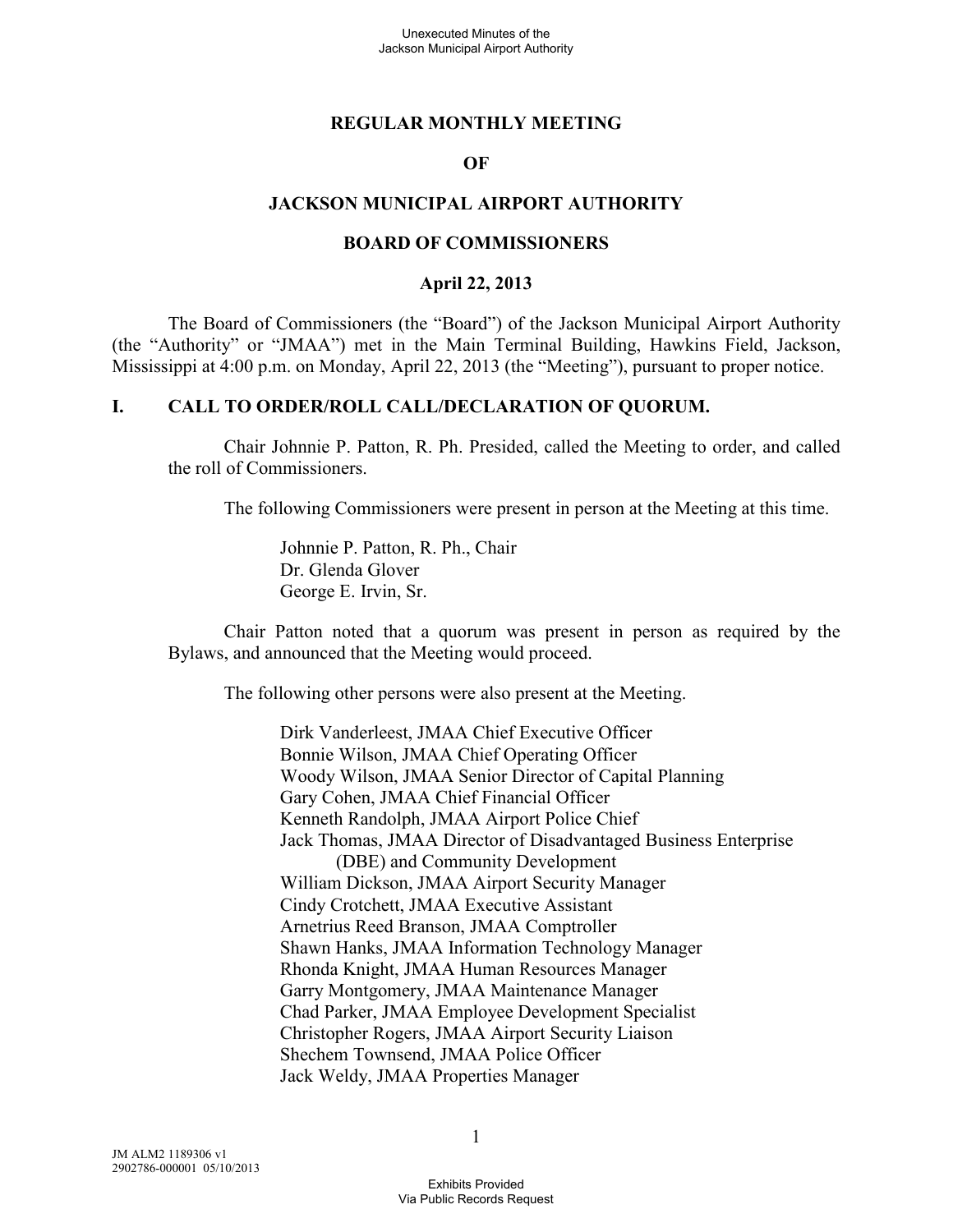Chuck Lott, Neel-Schaffer, Inc. Jim White, Waggoner Engineering, Inc. Oscar Branch, Hinds Community College Lindsey Posey, JMAA-Hinds Community College Intern James Sims, JMAA-Hinds Community College Intern Alan Moore, Baker Donelson Bearman Caldwell & Berkowitz Jeff Wagner, Baker Donelson Bearman Caldwell & Berkowitz

# **II. APPROVAL AND EXECUTION OF MINUTES.**

#### **A. Special Meeting of the Board of Commissioners, March 25, 2013.**

After discussion, upon motion duly made by Commissioner Irvin, seconded by Commissioner Glover, and unanimously approved by the affirmative votes of all Commissioners present, the minutes described above were approved as presented and directed to be filed in the appropriate minute book and records of the Authority.

#### **III. PUBLIC COMMENTS.**

None.

## **IV. REPORTS.**

## **A. Chief Executive Officer.**

- **1.** *Airport Project Manager Summary, Period Ending March 31, 2013.*
- **2.** *Airport Activity Statistics Report, Period Ending March 31, 2013.*

Mr. Vanderleest directed the Board's attention to the Airport Project Manager Summary and the Airport Activity Statistics Report as found in the packet distributed to the Board prior to the Meeting (the "Packet"), and discussed these reports with the Board. A copy of the Packet is attached as an exhibit to the minutes of the Meeting.

During discussion, Mr. Vanderleest advised the Board that Southwest Airlines would reduce its flights from Jackson-Medgar Wiley Evers International Airport ("JAN") to Houston from three flights daily to two flights daily, effective June 1, 2013, and would discontinue all flights from JAN to Baltimore effective August 1, 2013.

## **3.** *Employee and Organizational Recognitions.*

a. Employee of the Month, April 2013: Christopher Rogers, Airport Security Liaison, Security Department.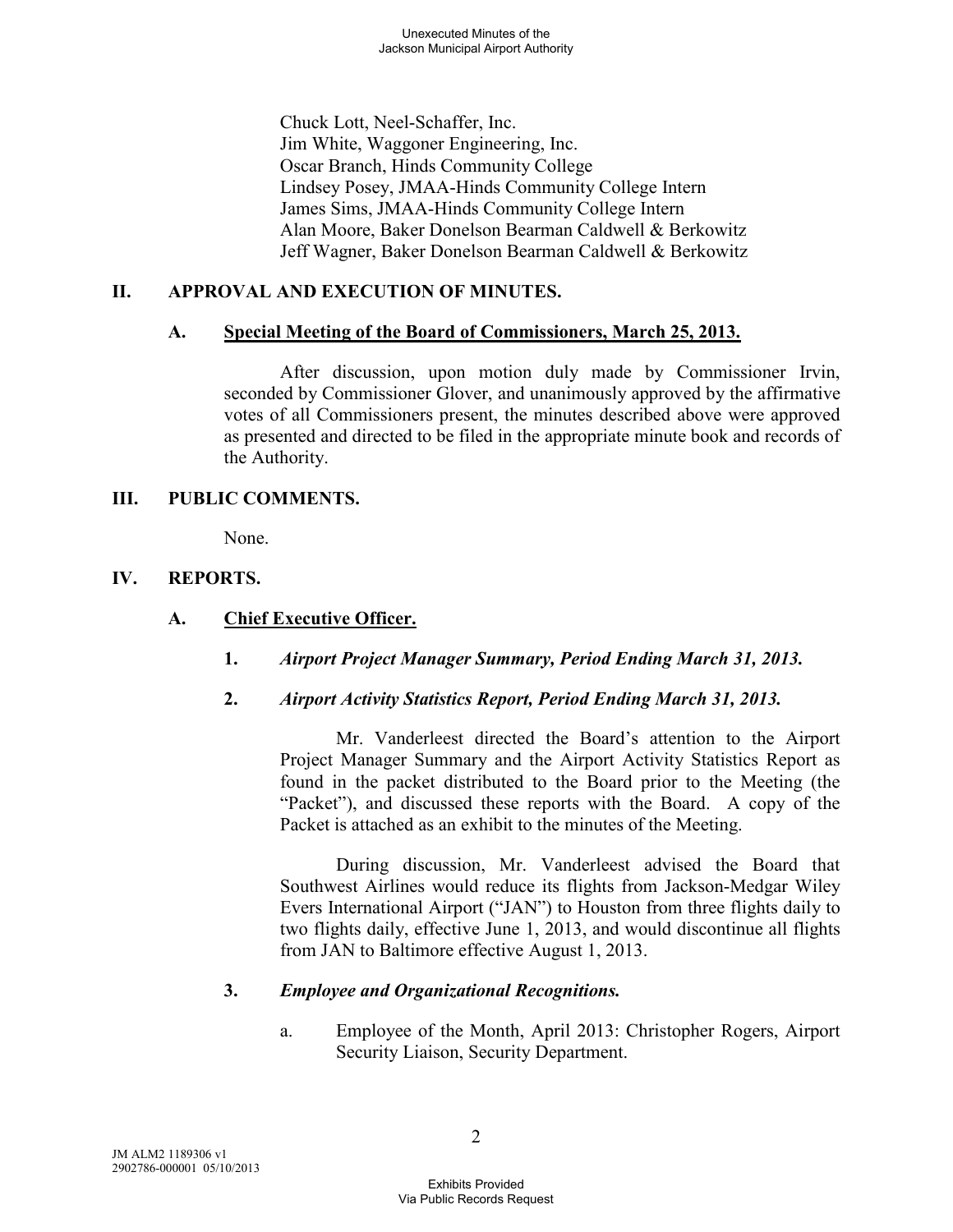Mr. Vanderleest recognized and commended Mr. Rogers for being named Employee of the Month for March 2013.

#### **4.** *Professional Development Recognitions.*

a. Anthony Manning, Certified Police Officer, Public Safety Department: Certificate of Completion Level III ATSI, sponsored by AAAE Airport Training & Safety Institute.

Mr. Vanderleest said that Mr. Manning was unable to attend the Meeting and would be recognized at a later date.

b. Shechem Townsend, Certified Police Officer, Public Safety Department: Certificate of Completion Level III ATSI, sponsored by AAAE Airport Training & Safety Institute.

> Mr. Vanderleest recognized and commended Officer Townsend for completing Level III ATSI, as sponsored by the AAAE Airport Training & Safety Institute.

#### **5.** *Professional Recognitions.*

a. Arnetrius Reed Branson, Accounting & Finance Manager, Department of Finance: Top 40 Under 40, Mississippi Business Journal.

> Mr. Vanderleest recognized and commended Ms. Branson for being named one of the Top 40 Under 40 by the Mississippi Business Journal.

b. Shawn Hanks, IT Manager, Department of Information & Technology: Top 40 Under 40, Mississippi Business Journal.

> Mr. Vanderleest recognized and commended Mr. Hanks for being named one of the Top 40 Under 40 by the Mississippi Business Journal.

#### **6.** *Internship Recognitions.*

- a. Lindsey Posey, JMAA-Hinds Community College Internship Program.
- b. James Sims, JMAA-Hinds Community College Internship Program.

Mr. Vanderleest introduced Ms. Posey and Mr. Sims and thanked them for participating in the Authority's intern program. Mr. Vanderleest also recognized at this time Mr. Oscar Branch,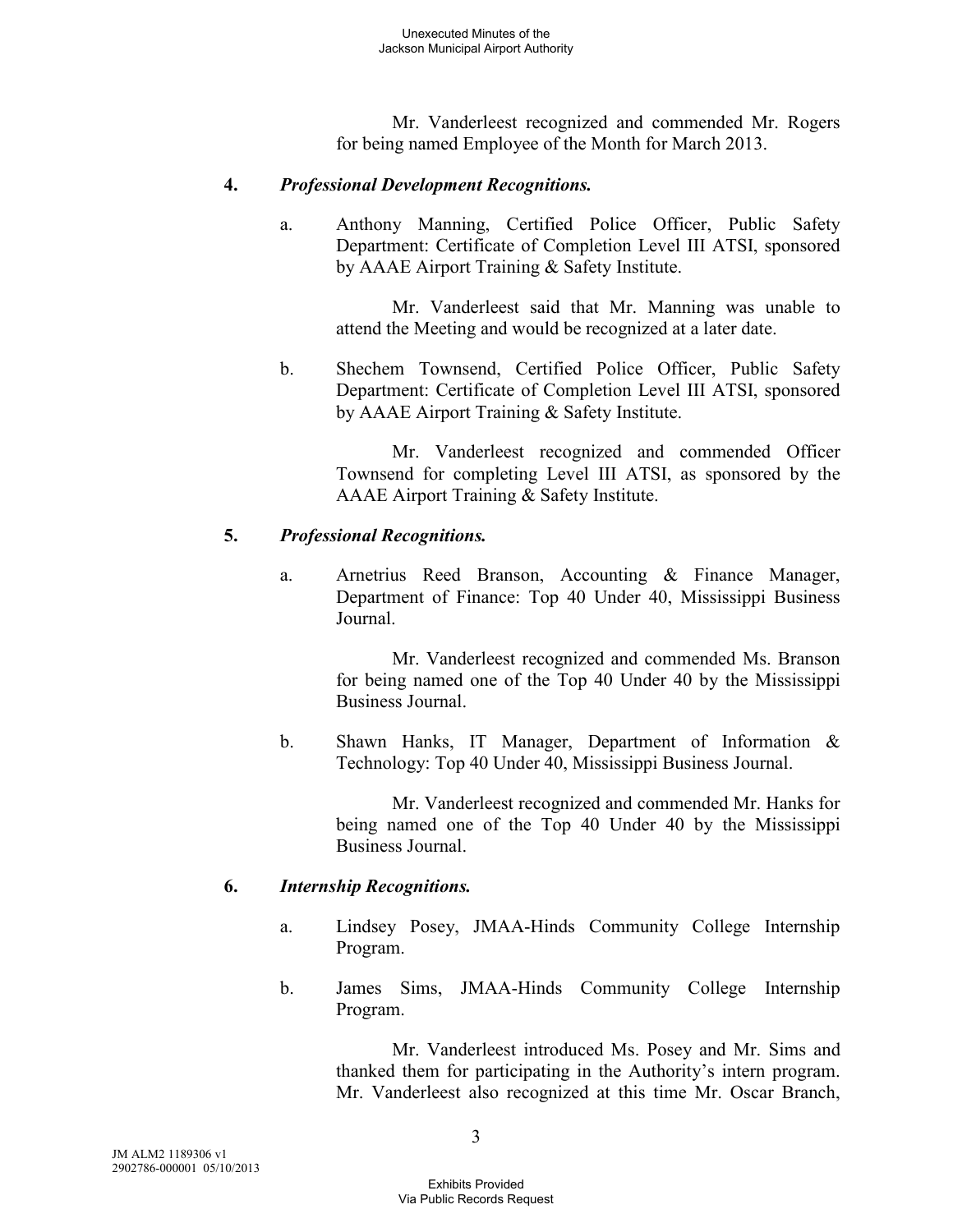formerly the Tower Chief at JAN, who was present representing Hinds Community College.

[Commissioner Sylvia Stewart joined the Meeting at this time.]

# **B. Attorney.**

Mr. Moore said that he had nothing to discuss with the Board at this time.

# **V. ACTION ITEMS.**

# **A. Financial Matters.**

## **1.** *Financial Reports for March 2013.*

- a. Balance Sheet: Accept.
- b. Income Statement: Accept.
- c. Claims Docket for March 2013: Approve.
- d. Quarterly Statistics.

Mr. Vanderleest directed the Board's attention to the above referenced financial reports for March 2013, the Claims Docket for March 2013, and the summary of the Second Quarter FY2013 statistics, all of which were included in the Packet.

After discussion, upon motion duly made by Commissioner Irvin, seconded by Commissioner Glover, and unanimously approved by the affirmative votes of all Commissioners present, the Board adopted the following resolution.

#### **RESOLUTION ACCEPTING FINANCIAL REPORTS FOR MARCH 2013, APPROVING AND AUTHORIZING PAYMENT OF CLAIMS DOCKET FOR MARCH 2013, AND ACCEPTING QUARTERLY FINANCIAL REPORT**

**WHEREAS**, the Board of Commissioners (the "Board") of the Jackson Municipal Airport Authority (the "Authority") has reviewed and considered (i) the Balance Sheet and the Income Statement for the Authority for the month and period ending March 31, 2013 (the "Financial Reports"); (ii) the Claims Docket for the Authority for the month of March 2013 (the "Claims"); and (iii) the financial reports for the Second Quarter FY2013 (the "Quarterly Report"), each of which was (i) included in the packet distributed to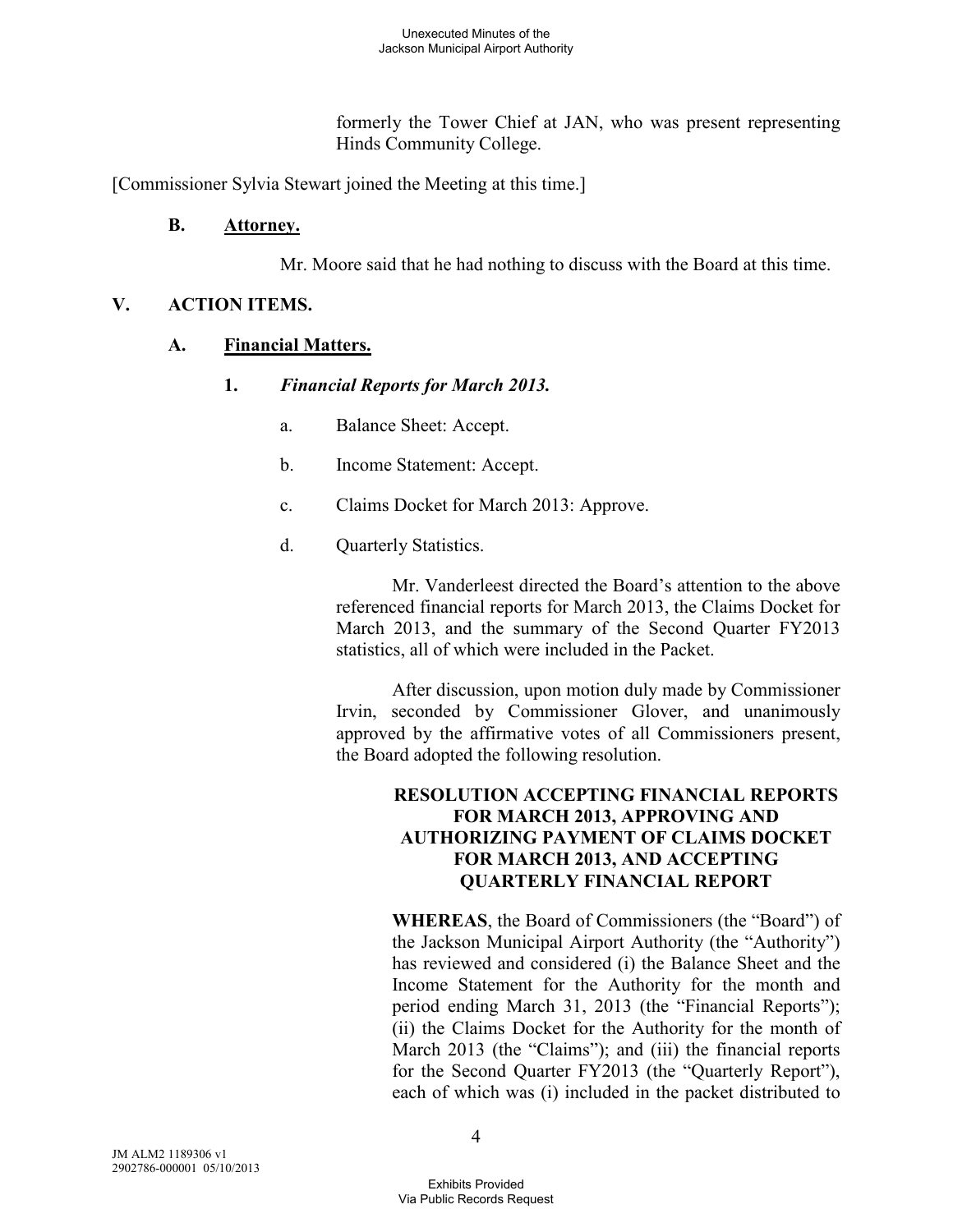the Board prior to the April 22, 2013, Regular Monthly Meeting of the Board, and (ii) incorporated herein by reference;

**NOW, THEREFORE, BE IT RESOLVED**, the Board hereby (i) accepts the Financial Reports; (ii) approves and authorizes payment of the Claims in the total amount of \$2,426,455.58; and accepts the Quarterly Report.

#### **B. Service Agreements.**

- **1.** *Flight Information Software Services, JMAA: Approve Agreement.*
- **2.** *Maintenance Agreement for Fingerprint System, JMAA: Approve Agreement.*

Mr. Vanderleest directed the Board's attention to the memoranda in the Packet which described these matters, and discussed these matters with the Board.

After discussion, upon motion duly made by Commissioner Irvin, seconded by Commissioner Glover, and unanimously approved by the affirmative votes of all Commissioners present, the Board adopted the following resolution.

#### **RESOLUTION APPROVING AND AUTHORIZING CERTAIN ACTIONS WITH RESPECT TO CERTAIN SERVICE AGREEMENTS**

**WHEREAS**, the staff of the Jackson Municipal Airport Authority (the "Authority") has recommended that the Board of Commissioners (the "Board") of the Authority approve and authorize certain actions with respect to certain service agreements identified below, all as more particularly described in certain memoranda (i) included in the packet distributed to the Board prior to the April 22, 2013, Regular Monthly Meeting of the Board or distributed to the Board during said meeting, and (ii) incorporated herein by reference (separately, each a "Memorandum;" collectively, the "Memoranda"); and

**WHEREAS**, the Board has reviewed the Memoranda and considered the recommendations therein by the staff of the Authority;

**NOW, THEREFORE, BE IT RESOLVED**, the Board hereby determines that it would be in the best interests of and in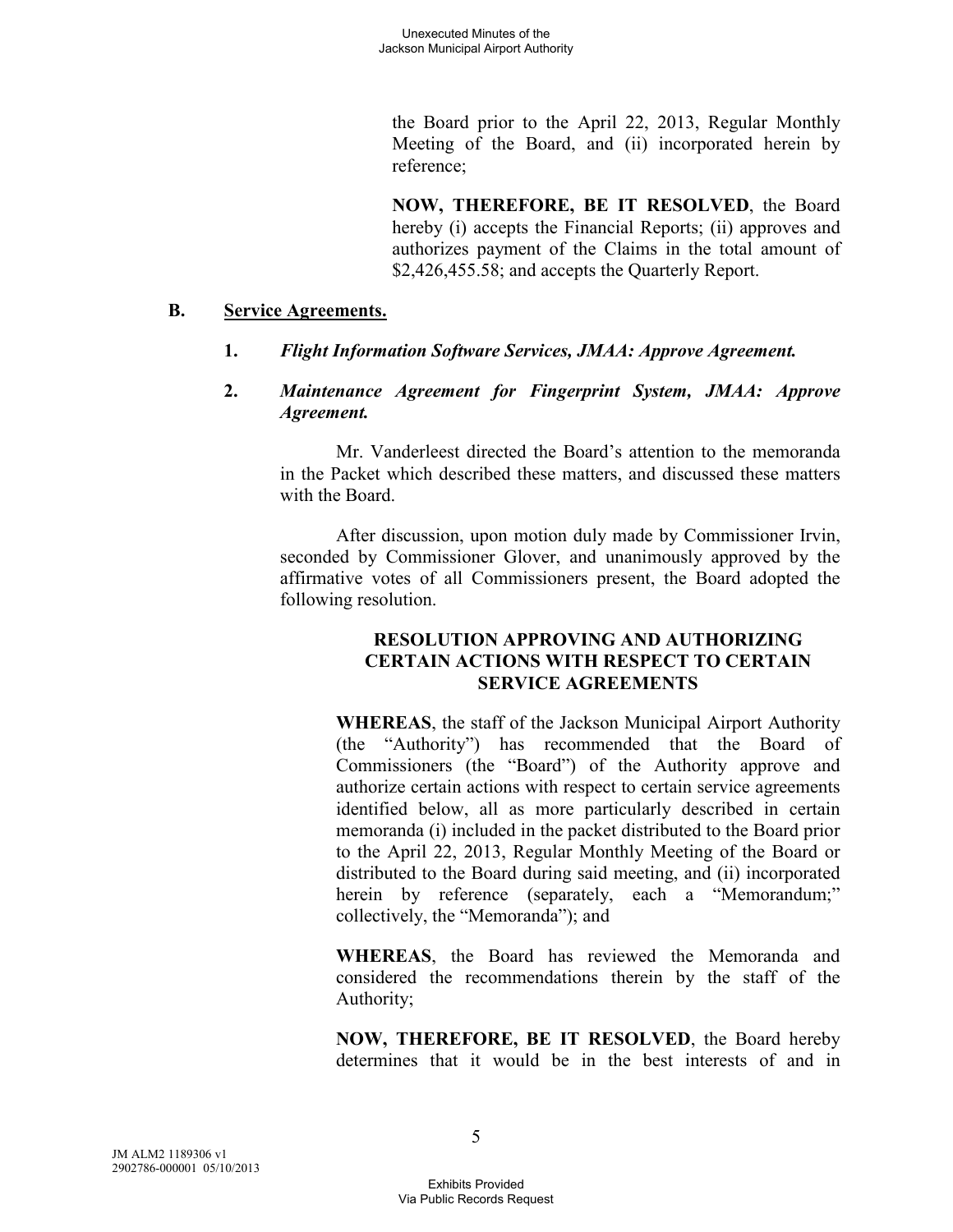furtherance of the duties and responsibilities of the Authority to, and the Board hereby does, take the following actions:

- 1. The Board approves and authorizes negotiation and execution of a professional services agreement with FlightView, Inc. ("FlightView"), whereby FlightView will provide automated information on flight status for the Authority's internet sites and the display monitors in the Main Terminal Building at Jackson-Medgar Wiley Evers International Airport ("JAN"), with fees for such services not to exceed \$16,800 for the first year (the "FlightView Agreement"), all as more particularly set out in the Memorandum dated April 13, 2013, which describes this matter, said FlightView Agreement to be in such form and to contain such terms and conditions consistent with said Memorandum as may be deemed appropriate by the Chief Executive Officer of the Authority (the "CEO"), as evidenced by his execution thereof.
- 2. The Board approves and authorizes negotiation and execution of a service agreement with Cross Match Technologies, Inc. ("CMT"), whereby CMT will provide general support and repair services to the digital fingerprint collection and transmission hardware and software used by the Authority to comply with Transportation Security Administration requirements for criminal history records for a period of one year, with fees for such services not to exceed \$3,240 annually (the "CMT Agreement"), all as more particularly set out in the Memorandum dated April 12, 2013, which describes this matter, said CMT Agreement to be in such form and to contain such terms and conditions consistent with said Memorandum as may be deemed appropriate by the CEO, as evidenced by his execution thereof.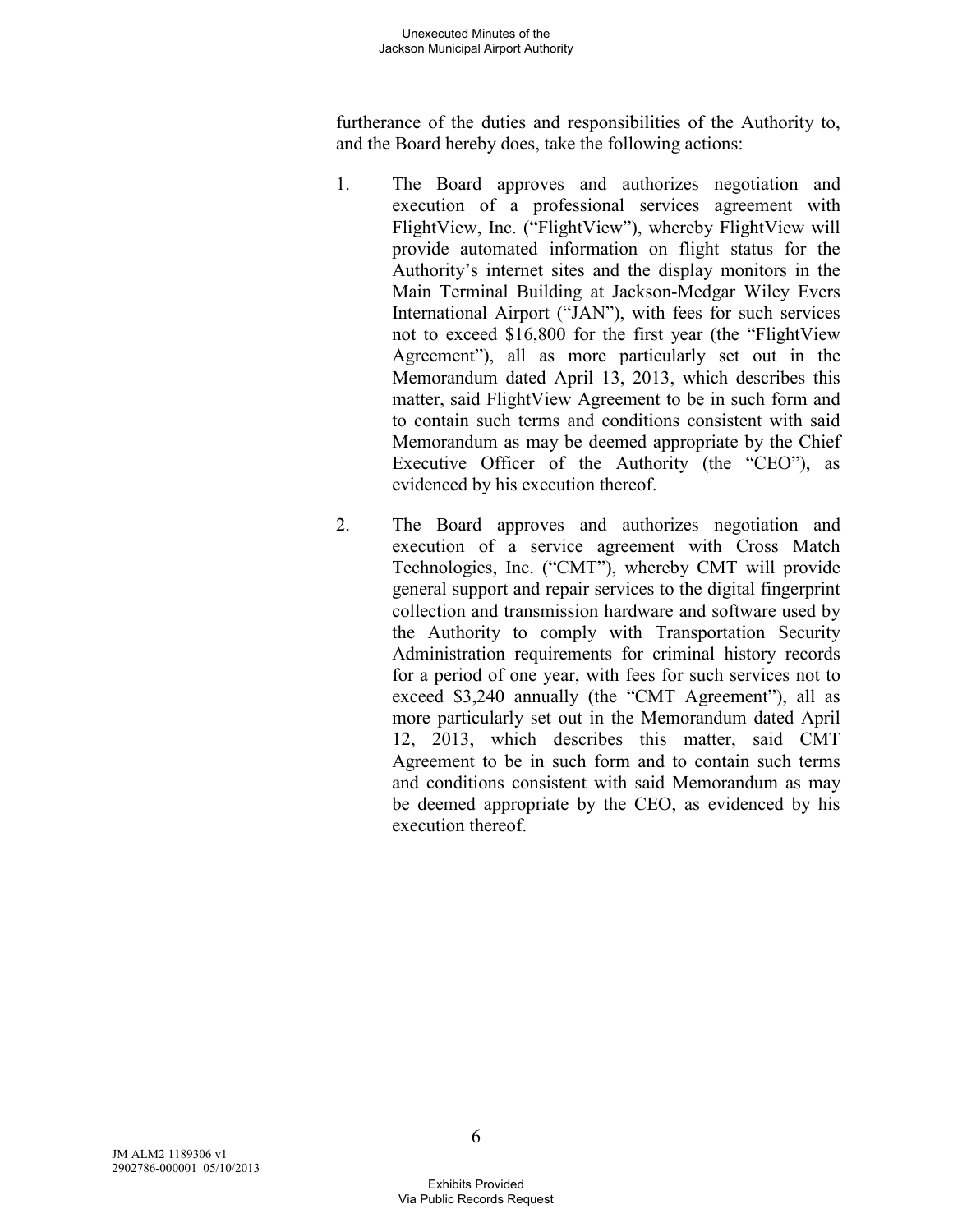# **C. Construction Projects.**

- **1.** *JMAA Contract Nos. 009-08-374 and 009-08-376; Stabilization of the Old Terminal Building at Hawkins Field: Authorize Amendment to Architectural Agreement and Authorize Change Order No. 2 to Construction Contract.*
- **2.** *JMAA Contract No. 011-11-075; Power Resources Evaluation and Improvement, JMAA: Authorize Amendment to Engineering Agreement.*

Mr. Vanderleest directed the Board's attention to the memoranda in the Packet which described these matters, and discussed these matters with the Board.

After discussion, upon motion duly made by Commissioner Irvin, seconded by Commissioner Stewart, and unanimously approved by the affirmative votes of all Commissioners present, the Board adopted the following resolution.

## **RESOLUTION APPROVING AND AUTHORIZING CERTAIN ACTIONS WITH RESPECT TO CERTAIN CONSTRUCTION PROJECTS**

**WHEREAS**, the staff of the Jackson Municipal Airport Authority (the "Authority") has recommended that the Board of Commissioners (the "Board") of the Authority approve and authorize certain actions with respect to certain construction projects identified below, all as more particularly described in certain memoranda (i) included in the packet distributed to the Board prior to the April 22, 2013, Regular Monthly Meeting of the Board, and (ii) incorporated herein by reference (separately, each a "Memorandum;" collectively, the "Memoranda"); and

**WHEREAS**, the Board has reviewed the Memoranda and considered the recommendations therein by the staff of the Authority;

**NOW, THEREFORE, BE IT RESOLVED**, the Board hereby determines that it would be in the best interests of and in furtherance of the duties and responsibilities of the Authority to, and the Board hereby does, take the following actions:

1. The Board approves and authorizes (i) negotiation and execution of an amendment to the professional services agreement with Gresham Smith and Partners ("GSP") for additional structural engineering design and expenses, at a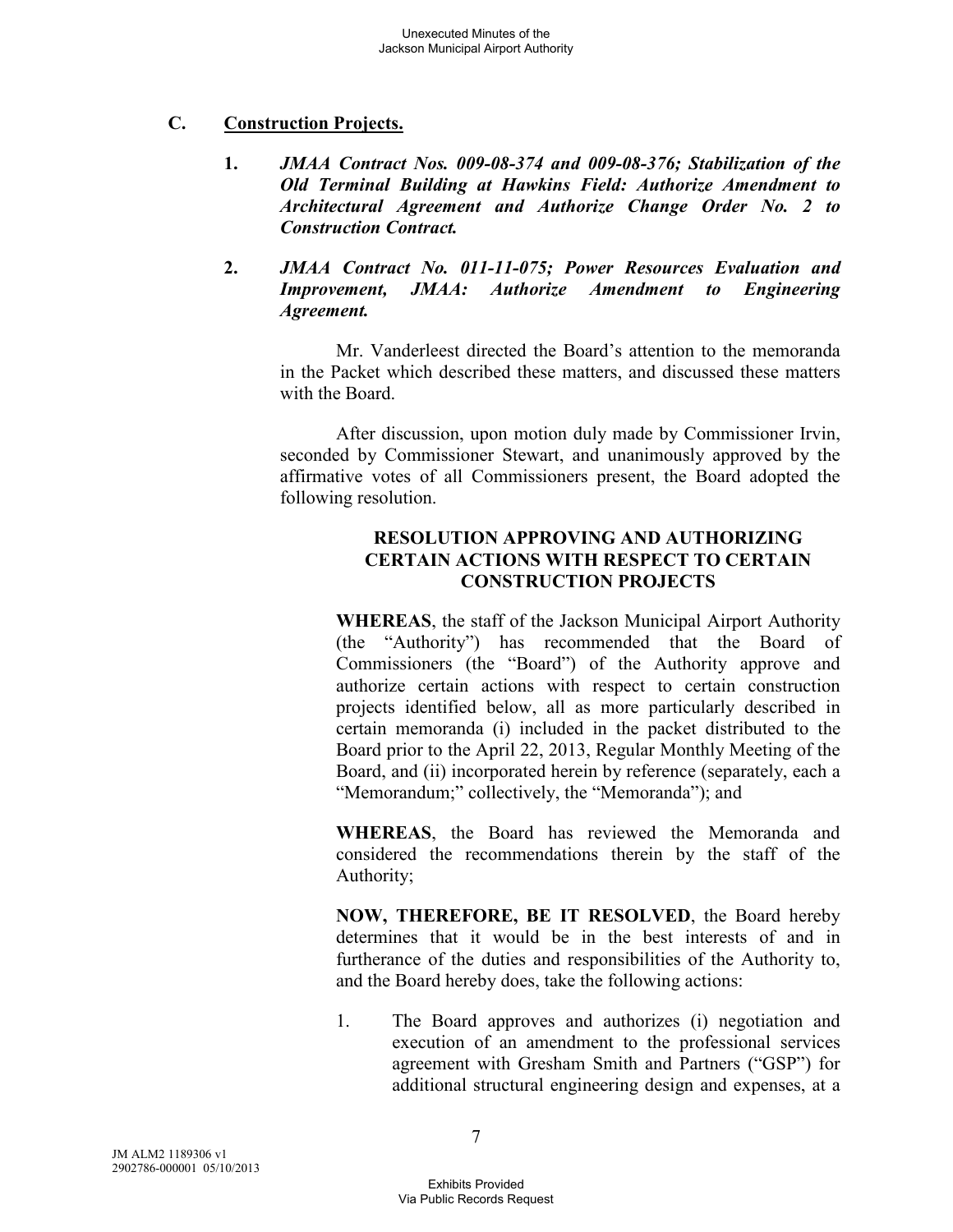cost not to exceed \$14,500 (the "GSP Amendment"), as more particularly described in the Memorandum dated April 12, 2013, which describes this matter, said GSP Amendment to be in such form and to contain such terms and conditions consistent with the Memorandum, as may be deemed appropriate by the Chief Executive Officer of the Authority ("CEO"), as evidenced by his execution thereof; (ii) execution and accomplishment of Change Order No. 2 to Contract No. 009-08-376 with Mid State Construction of Mississippi, LLC ("Mid State") for additional work at an additional cost of \$64,612 in connection with Project No. 009-08, South Terminal Building Renovation at Hawkins Field (the "HKS Terminal Project"); and (iii) an amended HKS Terminal Project budget of \$1,349,972.42, all as set forth in said Memorandum.

2. The Board approves and authorizes negotiation and execution of an amendment to the professional services agreement with I. C. Thomasson Associates, Inc. ("ICT"), pursuant to which ICT will provide engineering design and construction administration services in connection with (i) design and construction of additional weather proofing improvements to the Airfield Lighting Vault and (ii) the design and construction of a fiber optic distribution system to support the switchgear controls between the remote switch gears, generator paralleling gear and ground fault sensing system, with the additional cost not to exceed \$58,960 (the "ICT Amendment"), all as more specifically described in that certain Memorandum dated April 11, 2013, which describes this matter, said ICT Amendment to be in such form and to contain such terms and conditions consistent with said Memorandum as may be deemed appropriate by the CEO, as evidenced by his execution thereof.

# **D. Procurements.**

## **1.** *Acquisition of Replacement Vehicles for Maintenance and Public Safety Departments; Settlement of Insurance Claims for Damaged Vehicles.*

Mr. Vanderleest directed the Board's attention to the memorandum in the Packet which described this matter, and discussed this matter with the Board.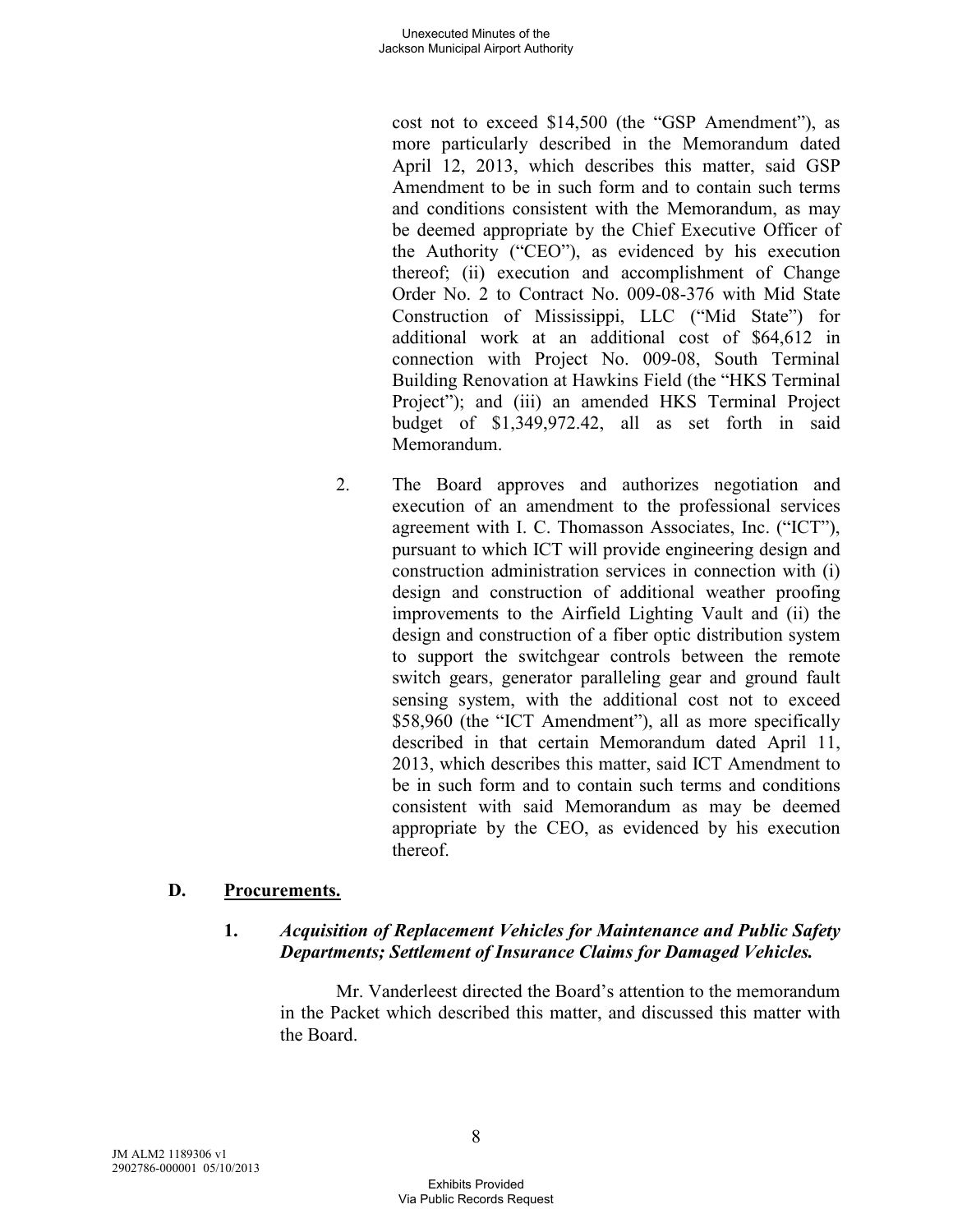After discussion, upon motion duly made by Commissioner Irvin, seconded by Commissioner Stewart, and unanimously approved by the affirmative votes of all Commissioners present, the Board adopted the following resolution.

### **RESOLUTION APPROVING AND AUTHORIZING (I) PURCHASE OF TWO REPLACEMENT VEHICLES, AND (II) SETTLEMENT OF INSURANCE CLAIMS**

**WHEREAS**, the staff of the Jackson Municipal Airport Authority (the "Authority") has recommended that the Board of Commissioners (the "Board") of the Authority approve and authorize the (i) settlement of damage claims by accepting market value payment for two hail-damaged vehicles from Travelers Property & Casualty Insurance Company ("Travelers") for a total of \$14,782 (the "Insurance Claims"), and (ii) purchase of two replacement vehicles for a combined purchase price of \$45,282, for a net cost to the Authority of \$30,500 (the "Vehicles"), all as more particularly described in that certain memorandum dated April 13, 2013, (i) included in the packet distributed to the Board prior to the April 22, 2013, Regular Monthly Meeting of the Board, and (ii) incorporated herein by reference (the "Memorandum"); and

**WHEREAS**, the Board has reviewed the Memorandum and considered the recommendations therein by the staff of the Authority;

**NOW, THEREFORE, BE IT RESOLVED**, the Board hereby determines that it would be in the best interests of and in furtherance of the duties and responsibilities of the Authority to, and the Board hereby does approve and authorize (i) settlement of the Insurance Claims with Travelers, and (ii) purchase of the Vehicles at a net cost of \$30,500.

## **E. Grants.**

There was no discussion or action regarding grants at the Meeting.

## **F. Other Matters.**

#### **1.** *Intergovernmental Sale of Surplus Vehicles.*

Mr. Vanderleest directed the Board's attention to the memorandum in the Packet which described this matter, and discussed this matter with the Board.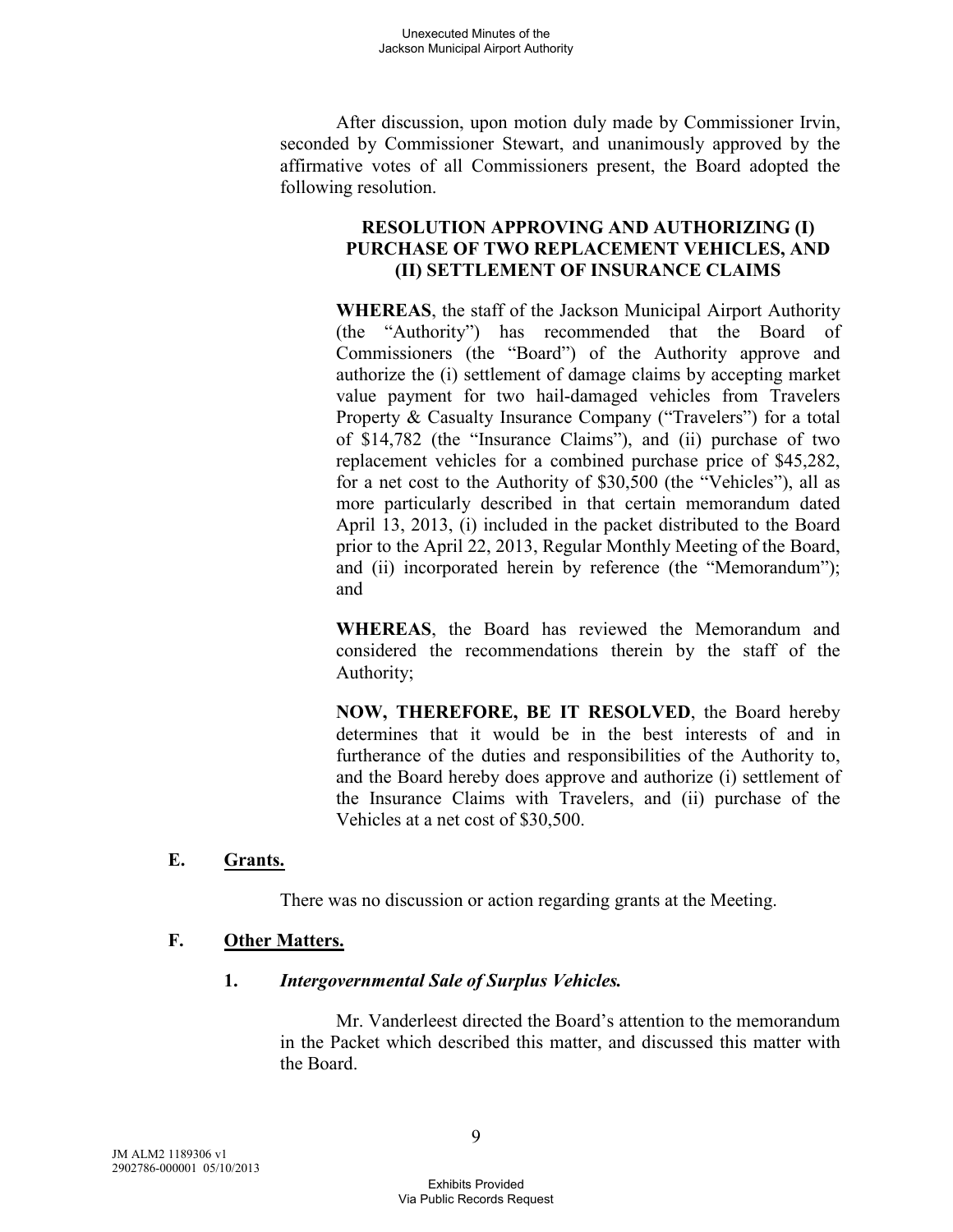After discussion, upon motion duly made by Commissioner Irvin, seconded by Commissioner Stewart, and unanimously approved by the affirmative votes of all Commissioners present, the Board adopted the following resolution.

#### **RESOLUTION DECLARING VEHICLE AS SURPLUS AND AUTHORIZING TRANSFER OF SAID VEHICLE TO THE CITY OF NEWTON, MISSISSIPPI**

**WHEREAS**, the staff of the Jackson Municipal Airport Authority (the "Authority") has advised the Board of Commissioners (the "Board") of the Authority that a certain vehicle currently in the Authority's inventory is no longer needed by the Authority for the conduct of its business and should be declared surplus (the "Newton Surplus Vehicle"), said Newton Surplus Vehicle being identified in and more particularly described in that certain memorandum dated April 13, 2012, (i) included in the packet distributed to the Board prior to the April 22, 2013, Regular Monthly Meeting of the Board, and (ii) incorporated herein by reference (the "Memorandum"); and

**WHEREAS**, the staff of the Authority has further advised the Board that the City of Newton, Mississippi (the "City of Newton"), has expressed a need for the Newton Surplus Vehicle and a willingness to pay a nominal amount to the Authority for the Newton Surplus Vehicle, as set out in the Memorandum; and

**WHEREAS**, the Board has reviewed the Memorandum and considered said recommendation by the staff of the Authority;

**NOW, THEREFORE, BE IT RESOLVED**, the Board hereby finds and determines that (i) the Newton Surplus Vehicle is surplus and no longer needed for Authority purposes and is not to be used in the Authority's operations; (ii) the City of Newton has expressed a need and use for the Newton Surplus Vehicle, as set out in the Memorandum; and (iii) the sale of the Newton Surplus Vehicle to the City of Newton for a nominal amount will promote and foster the development and improvement of the Authority, the community in which it is located, and the City of Newton, and the civic, social, educational, cultural, moral, economic or industrial welfare thereof; and

**RESOLVED, FURTHER**, the Board hereby approves and authorizes the sale of the Newton Surplus Vehicle to the City of Newton for \$1.00, as described in the Memorandum, subject to proper documentation in accordance with applicable law.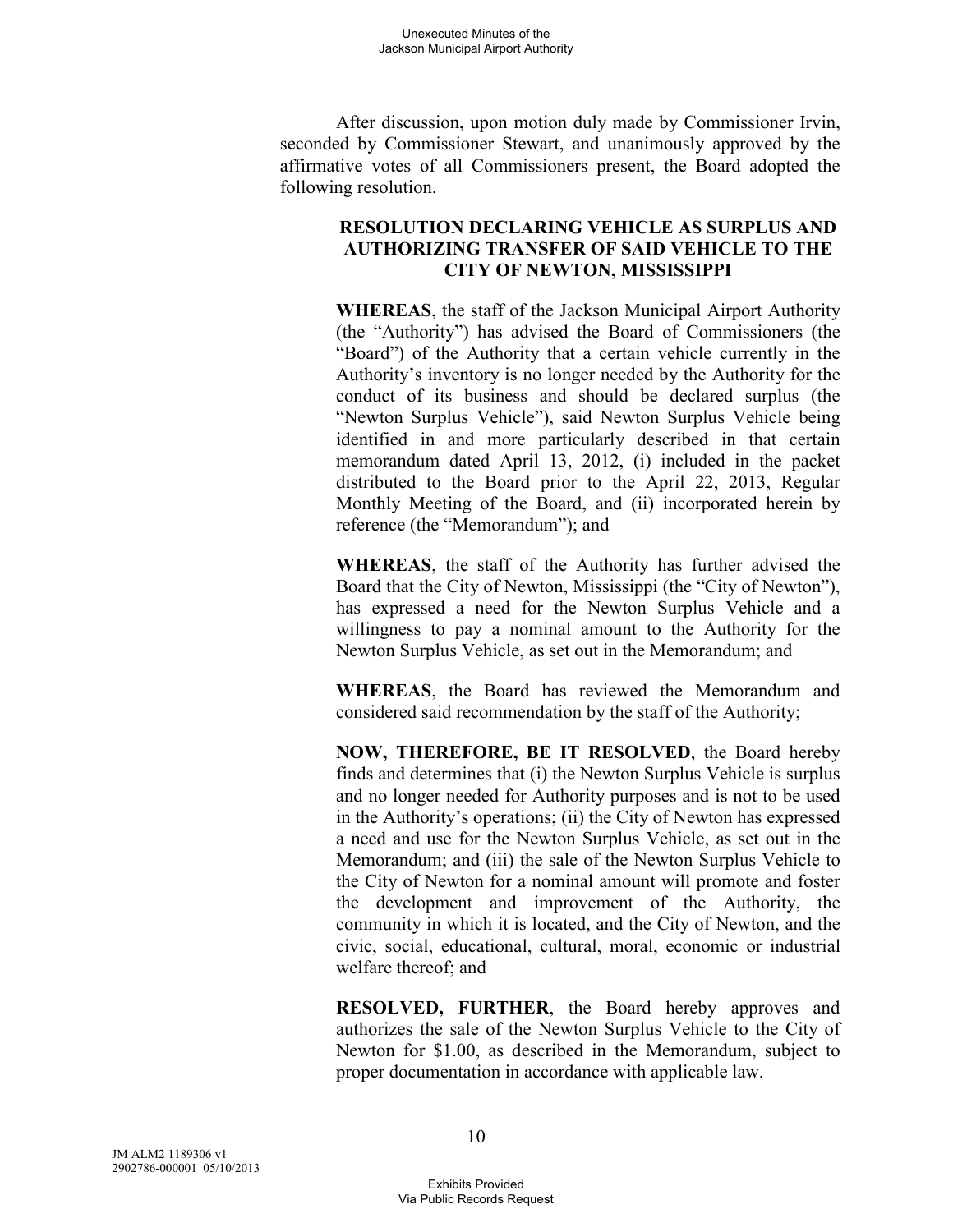## **RESOLUTION DECLARING VEHICLE AS SURPLUS AND AUTHORIZING TRANSFER OF SAID VEHICLE TO THE NEWTON COUNTY SCHOOL DISTRICT**

**WHEREAS**, the staff of the Jackson Municipal Airport Authority (the "Authority") has advised the Board of Commissioners (the "Board") of the Authority that a certain vehicle currently in the Authority's inventory is no longer needed by the Authority for the conduct of its business and should be declared surplus (the "NCSD Surplus Vehicle"), said NCSD Surplus Vehicle being identified in and more particularly described in that certain memorandum dated April 13, 2012, (i) included in the packet distributed to the Board prior to the April 22, 2013, Regular Monthly Meeting of the Board, and (ii) incorporated herein by reference (the "Memorandum"); and

**WHEREAS**, the staff of the Authority has further advised the Board that the Newton County School District (the "NCSD"), has expressed a need for the NCSD Surplus Vehicle and a willingness to pay a nominal amount to the Authority for the NCSD Surplus Vehicle, as set out in the Memorandum; and

**WHEREAS**, the Board has reviewed the Memorandum and considered said recommendation by the staff of the Authority;

**NOW, THEREFORE, BE IT RESOLVED**, the Board hereby finds and determines that (i) the NCSD Surplus Vehicle is surplus and no longer needed for Authority purposes and is not to be used in the Authority's operations; (ii) the NCSD has expressed a need and use for the NCSD Surplus Vehicle, as set out in the Memorandum; and (iii) the sale of the NCSD Surplus Vehicle to the NCSD for a nominal amount will promote and foster the development and improvement of the Authority, the community in which it is located, and the NCSD, and the civic, social, educational, cultural, moral, economic or industrial welfare thereof; and

**RESOLVED, FURTHER**, the Board hereby approves and authorizes the sale of the NCSD Surplus Vehicle to the NCSD for \$1.00, as described in the Memorandum, subject to proper documentation in accordance with applicable law.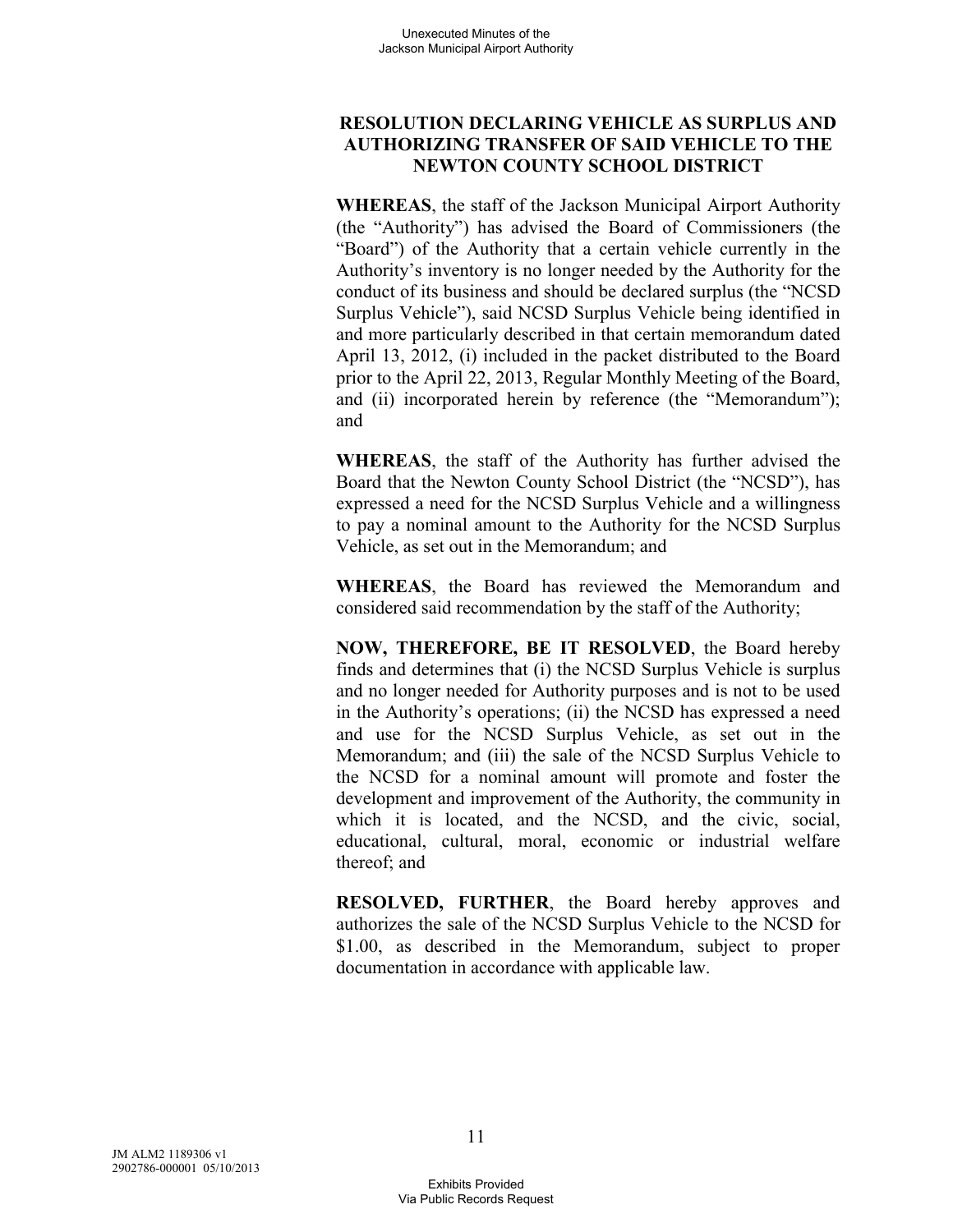## **RESOLUTION DECLARING VEHICLE AS SURPLUS AND AUTHORIZING TRANSFER OF SAID VEHICLE TO THE RANKIN COUNTY SHERIFF'S DEPARTMENT**

**WHEREAS**, the staff of the Jackson Municipal Airport Authority (the "Authority") has advised the Board of Commissioners (the "Board") of the Authority that a certain vehicle currently in the Authority's inventory is no longer needed by the Authority for the conduct of its business and should be declared surplus (the "RCSD Surplus Vehicle"), said RCSD Surplus Vehicle being identified in and more particularly described in that certain memorandum dated April 13, 2012, (i) included in the packet distributed to the Board prior to the April 22, 2013, Regular Monthly Meeting of the Board, and (ii) incorporated herein by reference (the "Memorandum"); and

**WHEREAS**, the staff of the Authority has further advised the Board that the Rankin County, Mississippi Sheriff's Department (the "RCSD"), has expressed a need for the RCSD Surplus Vehicle and a willingness to pay a nominal amount to the Authority for the RCSD Surplus Vehicle, as set out in the Memorandum; and

**WHEREAS**, the Board has reviewed the Memorandum and considered said recommendation by the staff of the Authority;

**NOW, THEREFORE, BE IT RESOLVED**, the Board hereby finds and determines that (i) the RCSD Surplus Vehicle is surplus and no longer needed for Authority purposes and is not to be used in the Authority's operations; (ii) the RCSD has expressed a need and use for the RCSD Surplus Vehicle, as set out in the Memorandum; and (iii) the sale of the RCSD Surplus Vehicle to the RCSD for a nominal amount will promote and foster the development and improvement of the Authority, the community in which it is located, and the RCSD, and the civic, social, educational, cultural, moral, economic or industrial welfare thereof; and

**RESOLVED, FURTHER**, the Board hereby approves and authorizes the sale of the RCSD Surplus Vehicle to the RCSD for \$1.00, as described in the Memorandum, subject to proper documentation in accordance with applicable law.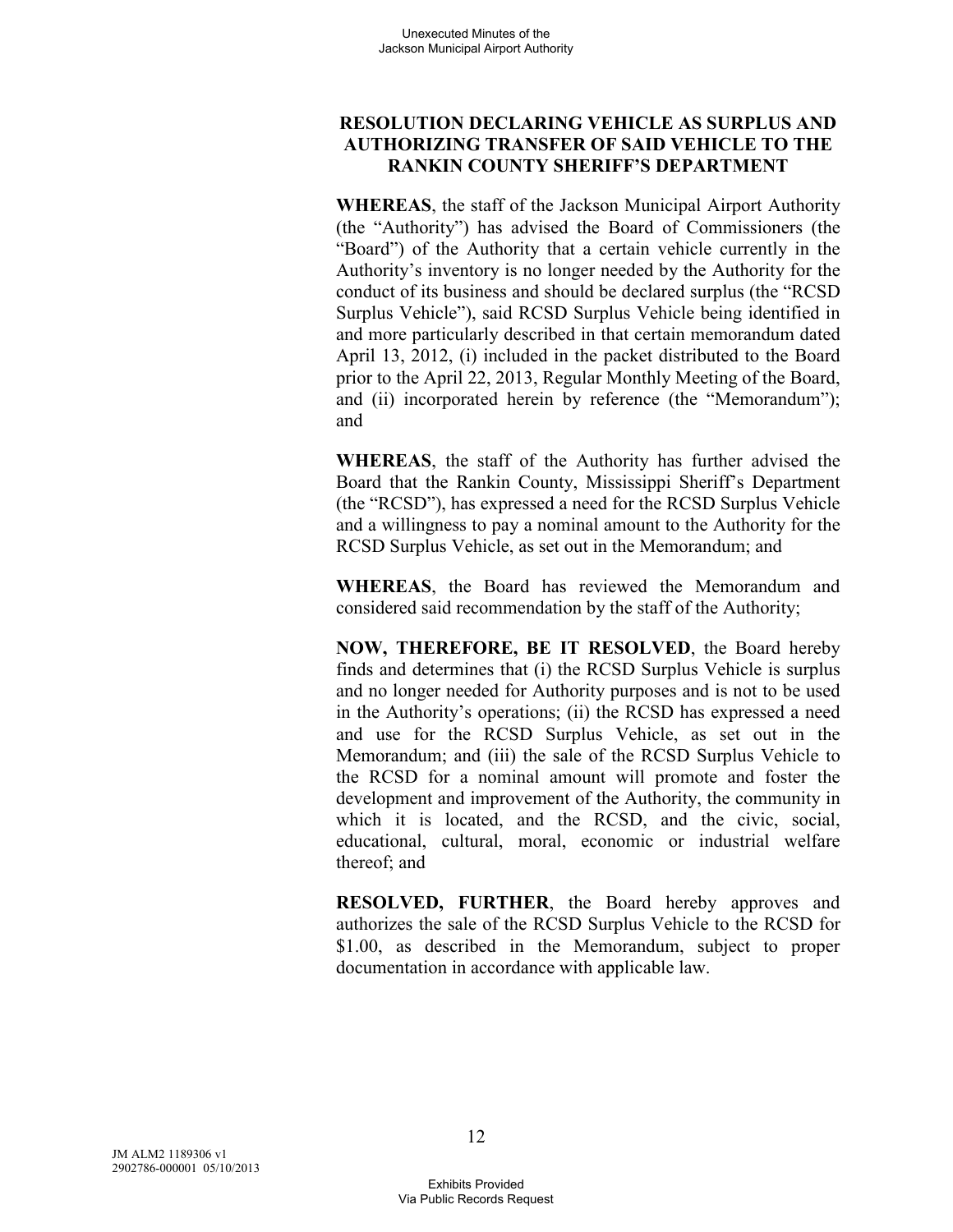## **RESOLUTION DECLARING VEHICLE AS SURPLUS AND AUTHORIZING TRANSFER OF SAID VEHICLE TO THE CITY OF PEARL, MISSISSIPPI**

**WHEREAS**, the staff of the Jackson Municipal Airport Authority (the "Authority") has advised the Board of Commissioners (the "Board") of the Authority that a certain vehicle currently in the Authority's inventory is no longer needed by the Authority for the conduct of its business and should be declared surplus (the "Pearl Surplus Vehicle"), said Pearl Surplus Vehicle being identified in and more particularly described in that certain memorandum dated April 13, 2012, (i) included in the packet distributed to the Board prior to the April 22, 2013, Regular Monthly Meeting of the Board, and (ii) incorporated herein by reference (the "Memorandum"); and

**WHEREAS**, the staff of the Authority has further advised the Board that the City of Pearl, Mississippi (the "City of Pearl"), has expressed a need for the Pearl Surplus Vehicle and a willingness to pay a nominal amount to the Authority for the Pearl Surplus Vehicle, as set out in the Memorandum; and

**WHEREAS**, the Board has reviewed the Memorandum and considered said recommendation by the staff of the Authority;

**NOW, THEREFORE, BE IT RESOLVED**, the Board hereby finds and determines that (i) the Pearl Surplus Vehicle is surplus and no longer needed for Authority purposes and is not to be used in the Authority's operations; (ii) the City of Pearl has expressed a need and use for the Pearl Surplus Vehicle, as set out in the Memorandum; and (iii) the sale of the Pearl Surplus Vehicle to the City of Pearl for a nominal amount will promote and foster the development and improvement of the Authority, the community in which it is located, and the City of Pearl, and the civic, social, educational, cultural, moral, economic or industrial welfare thereof; and

**RESOLVED, FURTHER**, the Board hereby approves and authorizes the sale of the Pearl Surplus Vehicle to the City of Pearl for \$1.00, as described in the Memorandum, subject to proper documentation in accordance with applicable law.

## **2.** *JMAA Policy No. 1-400, Signatory Authorities, Approve Amendment.*

Mr. Vanderleest directed the Board's attention to the memorandum in the Packet which described this matter, and discussed this matter with the Board.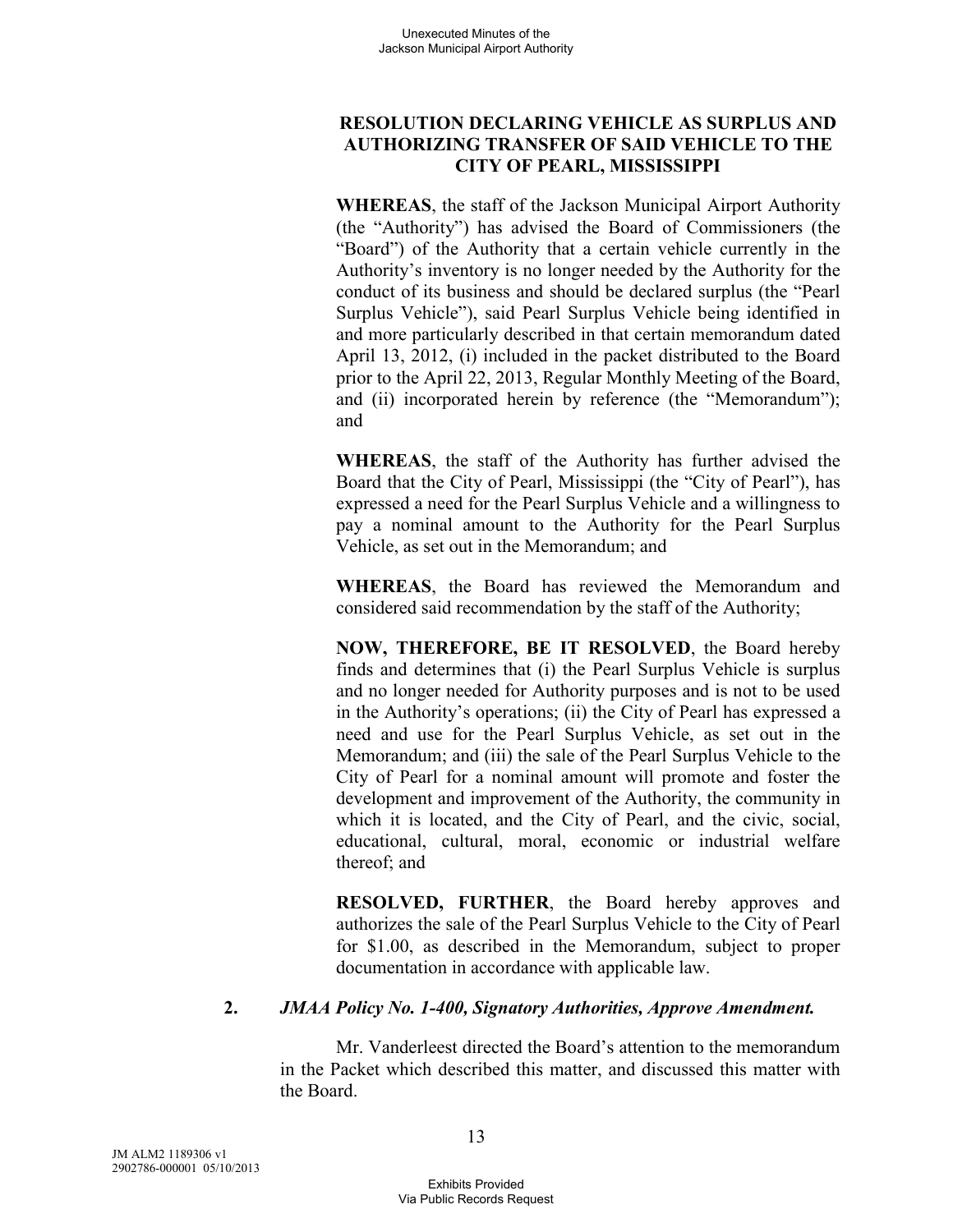After discussion, upon motion duly made by Commissioner Glover, seconded by Commissioner Irvin, and unanimously approved by the affirmative votes of all Commissioners present, the Board adopted the following resolution.

# **RESOLUTION AMENDING POLICY ON SIGNATORY AUTHORITIES**

**WHEREAS**, the Board previously approved and adopted a certain Policy No. 1-400 entitled "Signatory Authorities," which established policies on signatory authority for all levels of the Authority's staff for various purposes (the "Policy on Signatory Authorities"); and

**WHEREAS**, the staff of the Authority has recommended that the Board consider amending the Policy on Signatory Authorities by replacing the existing Policy on Signatory Authorities with the version of the Policy on Signatory Authorities (i) included in the packet distributed to the Board prior to the April 22, 2013, Regular Monthly Meeting of the Board, and (ii) incorporated herein by reference (the "New Policy on Signatory Authorities");

**NOW, THEREFORE, BE IT RESOLVED**, the Board hereby determines that it would be in the best interests of and in furtherance of the duties and responsibilities of the Authority to, and the Board hereby does, amend the Policy on Signatory Authorities by deleting the existing Policy on Signatory Authorities and adopting and approving, effective immediately, the New Policy on Signatory Authorities.

# **3.** *JMAA Bylaw Amendments.*

Mr. Moore said that this matter had been placed on the Agenda in anticipation that there would be a consensus among the Board on how to amend the Bylaws to provide for participation in Board meetings by Commissioners by video or audio. Mr. Moore said that after talking to individual Commissioners before the Meeting, a majority of the Board had determined not to consider this matter at this time, so no further discussion or action was taken on this matter at the Meeting.

#### **4.** *Early Issues.*

Mr. Vanderleest asked the Board to consider approval of certain Early Issue Claims totaling \$4,220.54. A copy of the Early Issue Claims List is attached as an exhibit to the minutes of the Meeting.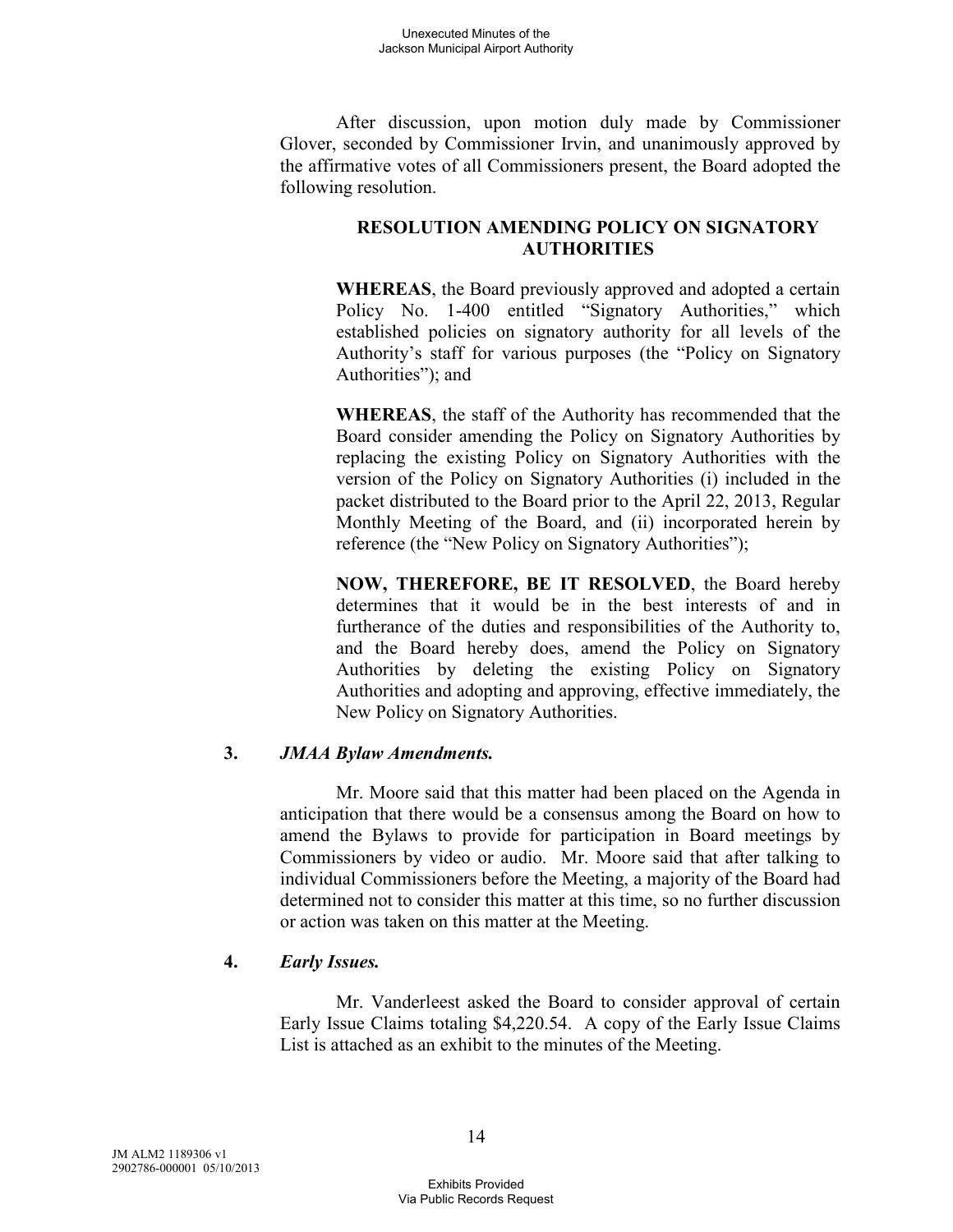After discussion, upon motion duly made by Commissioner Stewart, seconded by Commissioner Irvin, and approved by the affirmative votes of all Commissioners present, the Board adopted the following resolution.

# **RESOLUTION APPROVING AND AUTHORIZING PAYMENT OF EARLY ISSUE CLAIMS**

**WHEREAS**, the staff of the Jackson Municipal Airport Authority (the "Authority") has recommended that the Board of Commissioners of the Authority (the "Board") approve and authorize prompt payment of certain early issue claims (the "Early Issue Claims"), a description of the Early Issue Claims being (i) attached as an exhibit to the minutes of the April 22, 2013, Regular Monthly Meeting of the Board and (ii) incorporated herein by reference; and

**WHEREAS**, the Board has reviewed the Early Issue Claims and considered said recommendation by the staff of the Authority;

**NOW, THEREFORE, BE IT RESOLVED**, the Board hereby determines that the Early Issue Claims are appropriate and proper expenses incurred in connection with authorized responsibilities and duties of the Authority, and hereby approves and authorizes prompt payment of the Early Issue Claims in the total amount of \$4,220.54.

## **5.** *Board Travel.*

There was no discussion or action regarding Board Travel at the Meeting.

#### **6.** *Fire Alarm Inspection, Maintenance and Repair, JMAA: Approve Renewal.*

Mr. Vanderleest distributed a memorandum to the Board, which described this matter, and discussed this matter with the Board. A copy of this memorandum is attached as an exhibit to the minutes of the Meeting.

After discussion, upon motion duly made by Commissioner Stewart, seconded by Commissioner Irvin, and unanimously approved by the affirmative votes of all Commissioners present, the Board adopted the following resolution.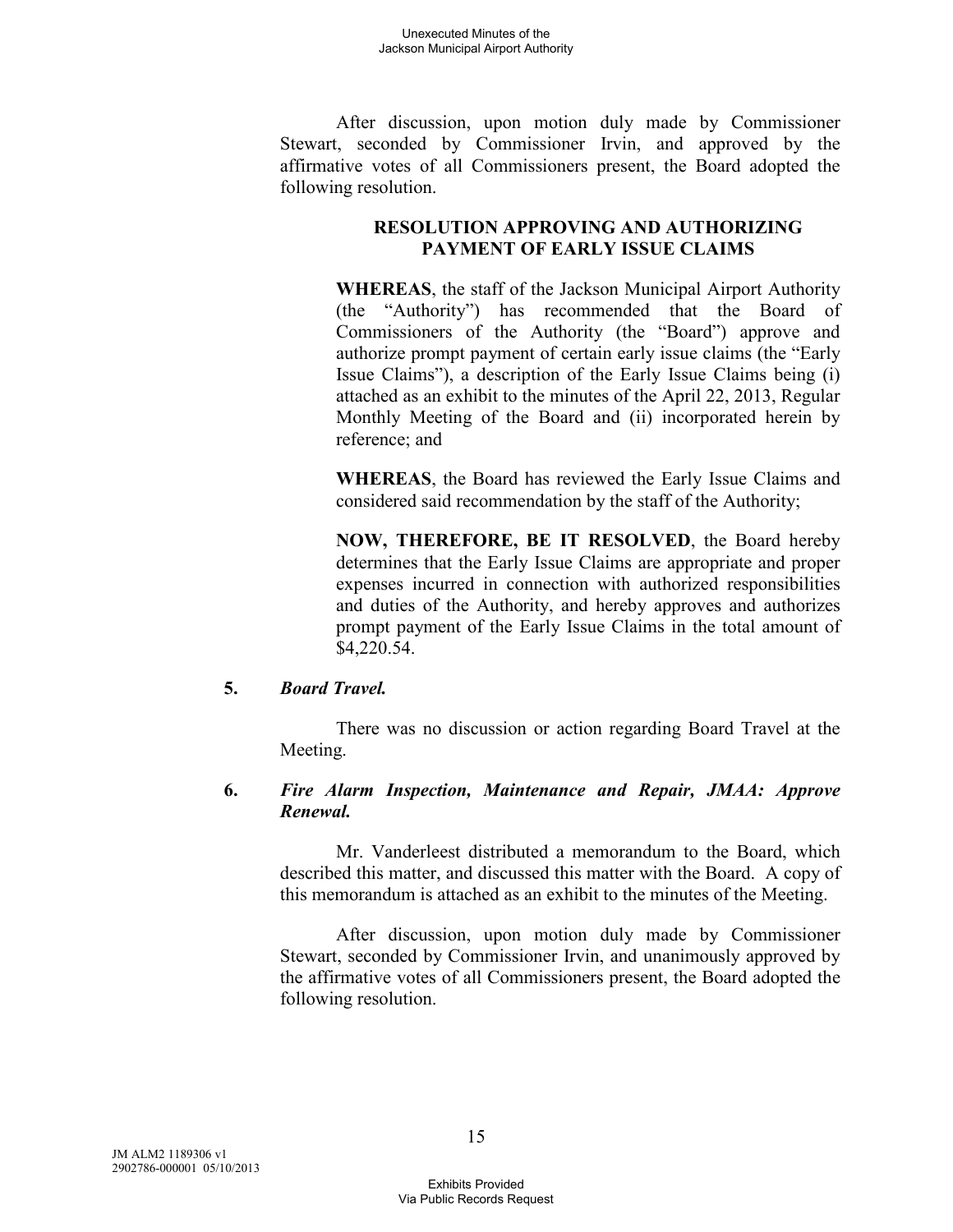### **RESOLUTION APPROVING AND AUTHORIZING AGREEMENT WITH SIMPLEXGRINNELL LP**

**WHEREAS**, the staff of the Jackson Municipal Airport Authority (the "Authority") has recommended that the Board approve and authorize negotiation and execution of a renewal of the existing service agreement with SimplexGrinnell LP ("SG"), whereby SG will provide annual system inspections and 24/7 repair services to the emergency fire alarm and suppression systems at Jackson-Medgar Wiley Evers International Airport and Hawkins Field for a period of five years, with fees for such services not to exceed \$14,992 annually (the "SG Agreement"), all as more particularly described in the Memorandum dated April 19, 2013, which was (i) distributed to the Board at the April 22, 2013, Regular Monthly Meeting of the Board, and (ii) incorporated herein by reference (the "Memorandum"); and

**WHEREAS**, the Board has reviewed the Memorandum and considered the recommendation therein by the staff of the Authority;

**NOW, THEREFORE, BE IT RESOLVED**, the Board hereby determines that it would be in the best interests of and in furtherance of the duties and responsibilities of the Authority to, and the Board hereby does, approve and authorize negotiation and execution of the SG Agreement, said SG Agreement to be in such form and to contain such terms and conditions consistent with said Memorandum as may be deemed appropriate by the Chief Executive Officer of the Authority, as evidenced by his execution thereof.

## **VI. CLOSED SESSION.**

Mr. Moore recommended that the Board enter Closed Session for the limited purpose of considering whether to enter into Executive Session for the limited purpose of discussing a claim by the Authority against a third party which was likely to lead to litigation, required confidential treatment and, therefore, was qualified under Mississippi law to be considered in Executive Session.

At approximately 5:00 p.m., upon motion duly made by Commissioner Stewart, seconded by Commissioner Irvin, and unanimously approved by the affirmative votes of all Commissioners present, the Board adopted a resolution authorizing the Board to enter Closed Session for the limited purpose of considering whether to enter Executive Session for the limited purpose of discussing a claim by the Authority against a third party which was likely to lead to litigation, required confidential treatment and, therefore, was qualified under Mississippi law to be considered in Executive Session.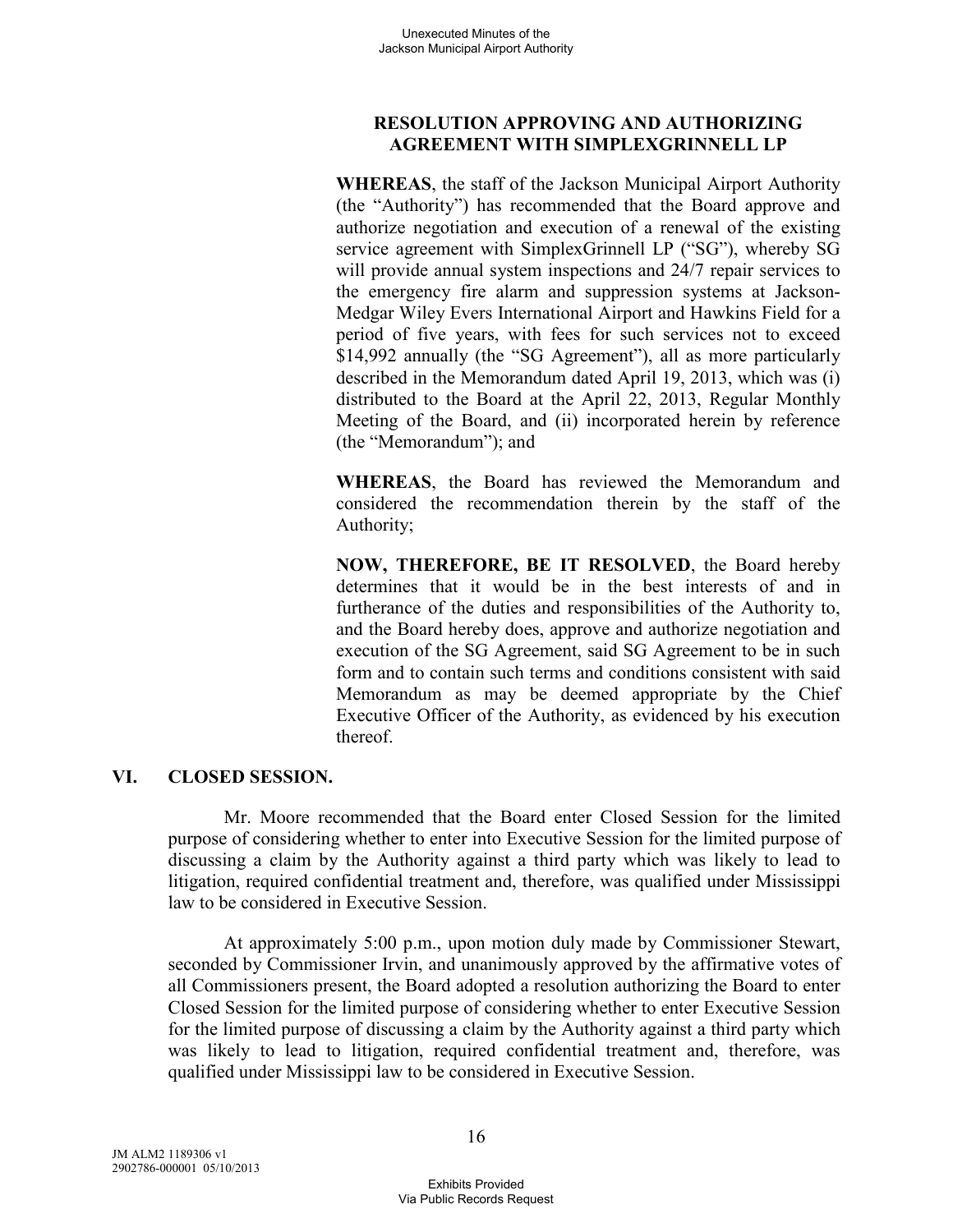The Board asked Mr. Vanderleest, Ms. Wilson, Mr. Moore and Mr. Wagner to remain during the Closed Session. Everyone else present at the Meeting left the room at this time.

At approximately 5:01 p.m., the Board met in Closed Session.

At approximately 5:02 p.m., upon motion duly made by Commissioner Stewart, seconded by Commissioner Irvin, and unanimously approved by the affirmative votes of all Commissioners present, the Board voted to enter Executive Session for the limited purpose of discussing a claim by the Authority against a third party which was likely to lead to litigation, required confidential treatment and, therefore, was qualified under Mississippi law to be considered in Executive Session.

The Board asked everyone present during the Closed Session to remain for the Executive Session.

Mr. Wagner attempted to inform those outside the Meeting that the Board had voted to enter Executive Session, but there was no one outside the Meeting.

#### **VII. EXECUTIVE SESSION.**

At 5:02 p.m., the Board met in Executive Session.

#### **VIII. OPEN SESSION.**

At approximately 5:15 p.m., the Board reconvened the Meeting in Open Session. Mr. Wagner attempted to invite those outside the Meeting back into the Meeting, but no one was outside the Meeting.

Chair Patton announced that, during the Executive Session, the Board had considered a claim by the Authority against Hatch Mott McDonald Florida LLC ("HMM") relating to Contract No. 007-09-359, which involves Phase II of rehabilitation of the East Runway at Jackson – Medgar Wiley Evers International Airport. After discussion, the Board had unanimously authorized and directed the Authority's legal counsel to file for arbitration of the claim.

## **IX. DISCUSSION: STRATEGIC INITIATIVES.**

There was no discussion or action regarding strategic initiatives at the Meeting.